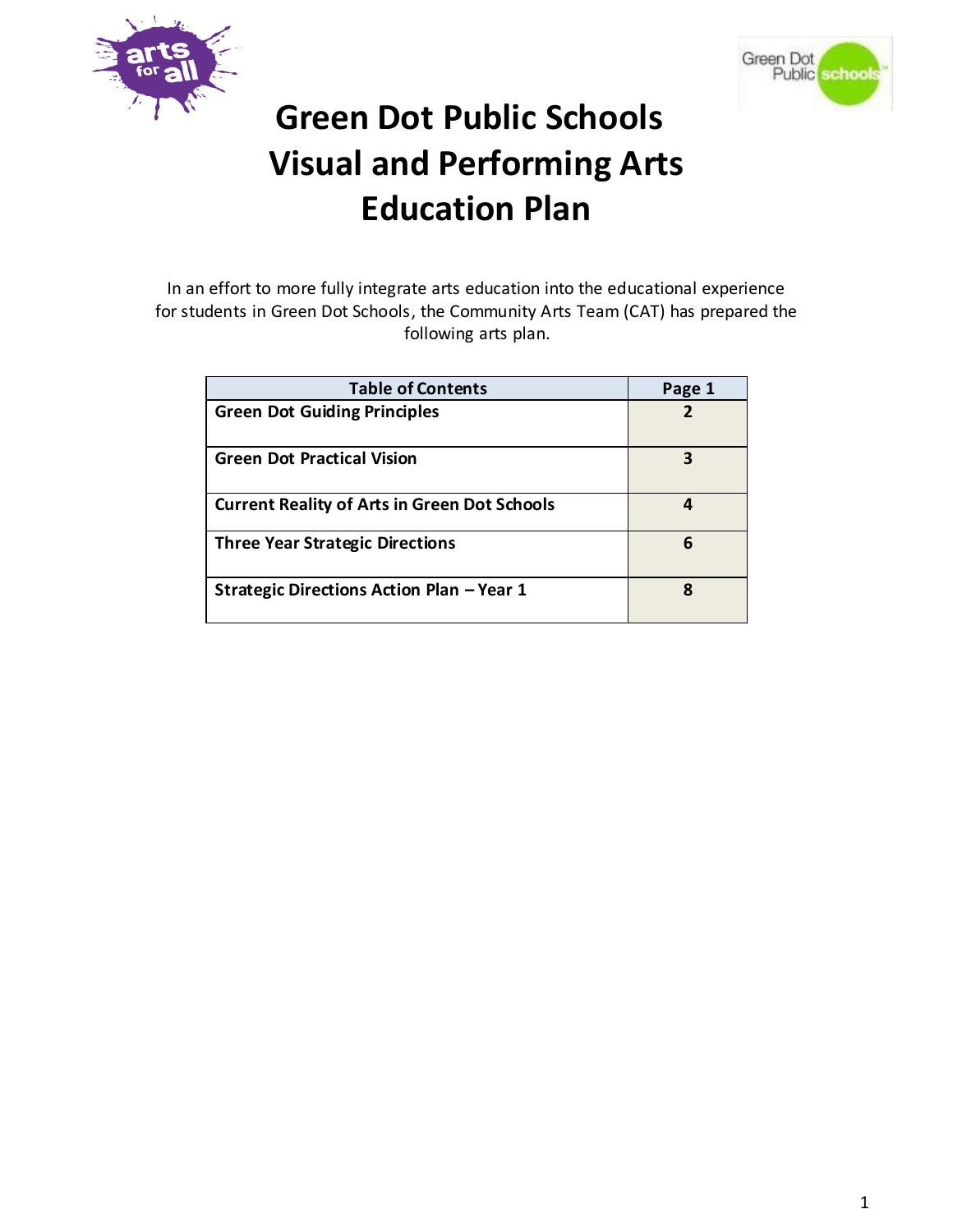#### **Mission**

Green Dot's mission is to transform public education in Los Angeles and beyond so every student can graduate prepared for college, leadership and life.

### **Background**

Unique in the nation for a major charter management organization, Green Dot is proving that it can achieve better student outcomes with the same student population, lower per pupil funding than the district and a unionized workforce. We are the leading charter school operator in Los Angeles and one of the top three largest in the nation.

The U.S. Department of Education has featured Green Dot as a national leader in school turnarounds, and we are the only charter school operator in the country to lead the turnaround of a 3,000-plus student high school.

#### **Green Dot's Core Values**

Our underlying belief is that all students can go to college. Green Dot's success is rooted in five core values that form the basis of our schools' commitments to their students and guide everything we do.

- 1. An unwavering belief in all Student's Potential *All students can be successful learners.*
- 2. Passion for Excellence *All challenges can be overcome through commitment and passion.*
- 3. Personal Responsibility *We take responsibility in our lives to drive accountability for our actions.*
- 4. Respect for Others and the Community *We respect others in our daily interactions.*
- 5. All Stakeholders are Critical in the Education Process *We have proven that young adults receive the best education when all stakeholders make a genuine effort to participate in the education process.*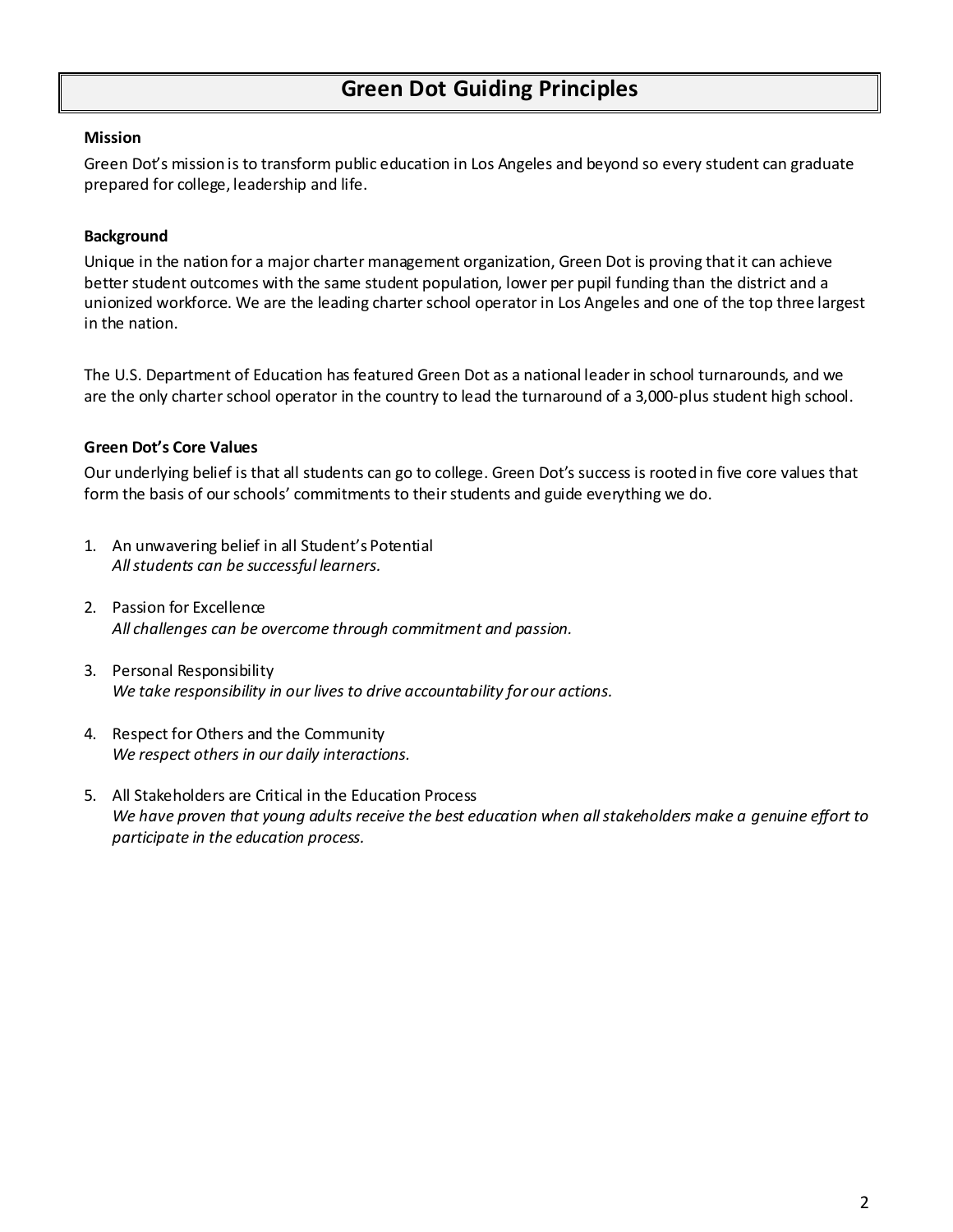### **Practical Vision**

| Focus Question: If all things are possible, what would Arts Education look like in Green Dot Schools in three years from now?                                                                                                                                                                                                                                                                                                                                                                                                          |                                                                                                                                                                                                                                                                                                                                                                                                                                                  |                                                                                                                                                                                                                                                                                                                                                                               |                                                                                                                                                                                                                                                                                                                                                                                                               |                                                                                                                                                     |                                                                                                                                                                                   |
|----------------------------------------------------------------------------------------------------------------------------------------------------------------------------------------------------------------------------------------------------------------------------------------------------------------------------------------------------------------------------------------------------------------------------------------------------------------------------------------------------------------------------------------|--------------------------------------------------------------------------------------------------------------------------------------------------------------------------------------------------------------------------------------------------------------------------------------------------------------------------------------------------------------------------------------------------------------------------------------------------|-------------------------------------------------------------------------------------------------------------------------------------------------------------------------------------------------------------------------------------------------------------------------------------------------------------------------------------------------------------------------------|---------------------------------------------------------------------------------------------------------------------------------------------------------------------------------------------------------------------------------------------------------------------------------------------------------------------------------------------------------------------------------------------------------------|-----------------------------------------------------------------------------------------------------------------------------------------------------|-----------------------------------------------------------------------------------------------------------------------------------------------------------------------------------|
| <b>Consistent, Goal-Driven</b><br><b>Professional Development</b><br>that Builds Capacity through<br><b>Collaboration and</b><br><b>Interdisciplinary Practices</b>                                                                                                                                                                                                                                                                                                                                                                    | Rigorous, St and ard-<br><b>Based, Sequential Arts</b><br><b>Curriculum</b>                                                                                                                                                                                                                                                                                                                                                                      | <b>Active Outward</b><br><b>Engagement Connects</b><br><b>Schools to Wider</b><br><b>Creative Community</b>                                                                                                                                                                                                                                                                   | <b>Highly Qualified and</b><br><b>Empowered Teaching</b><br><b>Used in Innovative Ways</b>                                                                                                                                                                                                                                                                                                                    | Arts as a Vehicle for Critical<br>Thinking and Problem<br><b>Solving Skills in Preparation</b><br>for College Opportunity and<br>Leadership in Life | <b>Commitment to Provide</b><br><b>Resources</b>                                                                                                                                  |
| More (intentional)<br>professional development<br>Framework for collaborative<br>professional development<br>across Arts as well as other<br>content areas<br>Arts, sciences & language co-<br>teaching opportunities<br>Infrastructure for Art classes<br>& program<br>Professional development<br>Interdisciplinary professional<br>development to integrate<br>arts teaching techniques<br>across content areas<br>Consistent professional<br>development<br>Goal-driven professional<br>development that moves<br>toward something | Consistent elements of<br>Arts Curriculum across<br>Green Dot<br>Rigorous practice<br>Literacy/writing<br>(common core)<br>Rigorous assessment<br>Aligned curriculum<br>Green Dot unpacked<br>standards - clearly<br>matched curriculum<br>across grade levels<br>with real world<br>applications<br>We had continuity<br>across grade levels<br>More awareness of the<br>value of Arts<br>Collaboration among<br>classrooms across<br>Green Dot | Community<br>involvement<br>Communication<br>(colleagues and<br>families)<br>Integrated field trips $-$<br>museums, theatre,<br>place-based inspiration<br>Celebration of student<br>Art<br>Creative portfolio -<br>vertically built<br>(interdisciplinary)<br>Established community<br>partnerships<br>Center for the<br>community<br>Integrated after-school<br>programming | Arts teachers rotational<br>residencies or visiting<br>workshops<br>Hired a leader who has<br>demonstrated content<br>mastery and organizational<br>skills<br>We hired well qualified<br>teachers in each of the 5<br>disciplines<br>Building support teacher-<br>admin-Green Dot (i.e., for<br>sustainability)<br>Malleable enough to<br>continue working toward<br>goal<br>Informed about bigger<br>picture | College knowledge skills in<br>problem solving and critical<br>thinking<br>Opportunities in place for<br>arts careers education<br>Adaptive         | We invested in dedicated<br>facilities (studios, theatres)<br>Integrated vision with<br>clear activities and<br>expected outcomes that<br>can win funding - private<br>and public |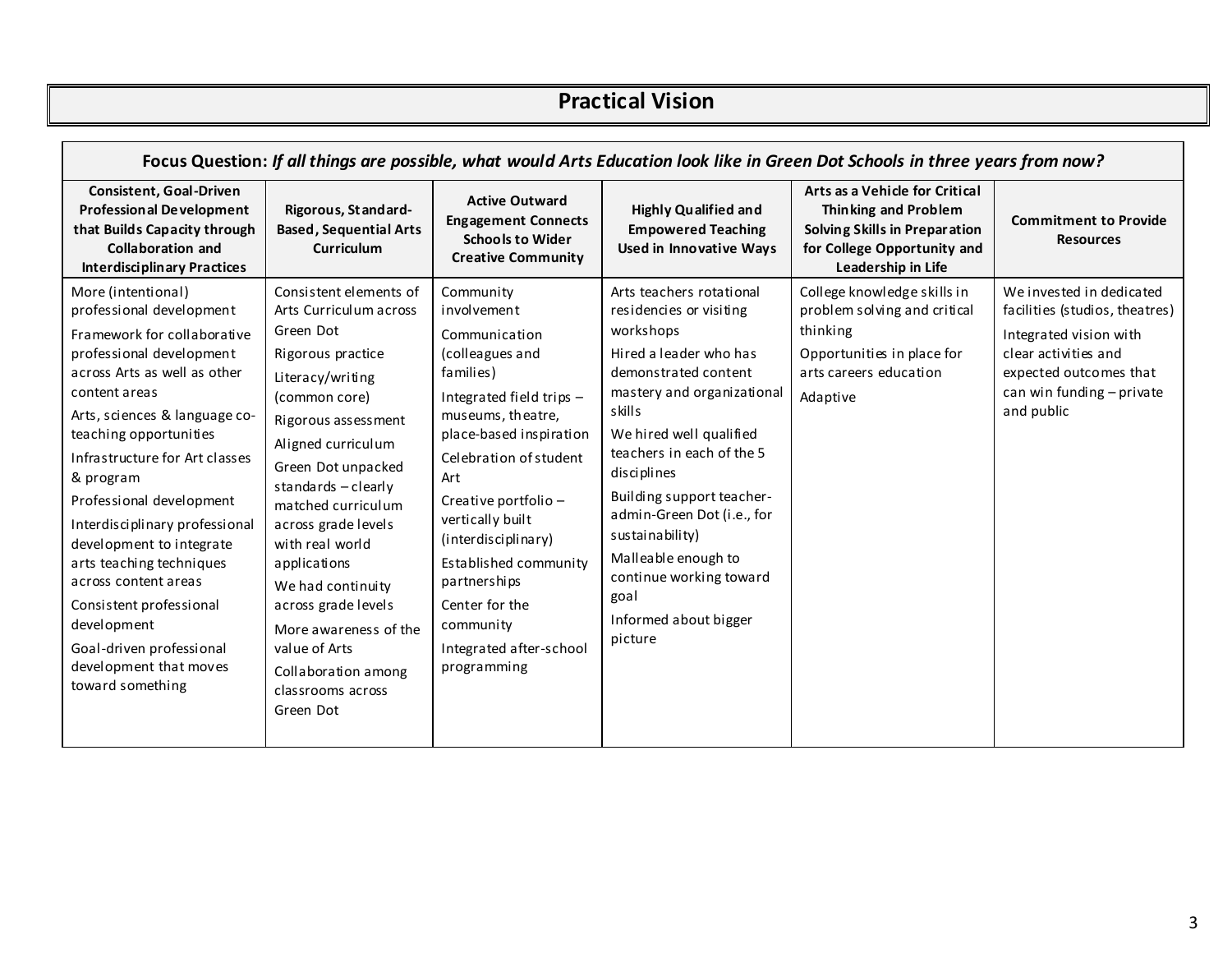# **Green Dot Current Reality**

|                                        | <b>Green Dot Arts Education STRENGHTS:</b>                                              | <b>Green Dot Arts Education CHALLENGES:</b>                                                            |  |  |
|----------------------------------------|-----------------------------------------------------------------------------------------|--------------------------------------------------------------------------------------------------------|--|--|
| Specific Arts Programs/Staff Provided: |                                                                                         | <b>Specific Arts Programs/Staff Provided:</b>                                                          |  |  |
| $\bullet$                              | Fine art and drama at Animo Ralph Bunch                                                 | Arts liaison to integrate non-profit<br>$\bullet$                                                      |  |  |
| ٠                                      | Muralist at Animo Pat Brown                                                             | resources/organizations                                                                                |  |  |
| ٠                                      | Drama program at Jackie Robinson                                                        | Visual art classes for Music Science students<br>$\bullet$                                             |  |  |
| $\bullet$                              | 14 art teachers (approximately 1 per high school)                                       | No creative writing at Locke<br>$\bullet$                                                              |  |  |
| ٠                                      | Locke has a drama club                                                                  | Ballroom dancing<br>$\bullet$                                                                          |  |  |
| $\bullet$                              | Middle school drama                                                                     | More than 1 administrative staff with arts background<br>$\bullet$                                     |  |  |
| ٠                                      | Drama class at APW                                                                      | until next year                                                                                        |  |  |
| ٠                                      | Visual/performing arts for all students A-G                                             | Music education<br>$\bullet$                                                                           |  |  |
| ٠                                      | Animo Venice has an A.P. program                                                        | Arts leadership<br>$\bullet$                                                                           |  |  |
| $\bullet$                              | Locke has a music program and drill team                                                | Director of arts education<br>$\bullet$                                                                |  |  |
| ٠                                      | Beauty Brains Art Club APW drumming                                                     | Availability of Resources, Supplies, Facilities and                                                    |  |  |
| ٠                                      | Film-making at Animo Watts                                                              | <b>Professional Development:</b>                                                                       |  |  |
| ٠                                      | Locke has a digital arts course                                                         | Proper facilities for teaching visual arts at several<br>٠                                             |  |  |
| ٠                                      | Digital media arts at Venice                                                            | schools                                                                                                |  |  |
| ٠                                      | Animo Venice has multiple arts teachers                                                 | Enough professional development for art educators<br>$\bullet$                                         |  |  |
| ٠                                      | Fine arts at Venice                                                                     | Appropriate materials<br>$\bullet$                                                                     |  |  |
| ٠                                      | Locke has a fine arts class                                                             | Various professional development<br>$\bullet$                                                          |  |  |
|                                        | AP Visual Arts at Venice                                                                | Working musical instruments at Locke<br>$\bullet$                                                      |  |  |
|                                        | Congenial arts instructors                                                              | Consistent funding across organization<br>$\bullet$                                                    |  |  |
|                                        | Availability of Resources, Supplies, Facilities and<br><b>Professional Development:</b> | <b>Pathways/Opportunities for Students:</b>                                                            |  |  |
|                                        | Auditorium stage/lighting, sound booth, dressing rooms                                  | Multiple pathways<br>٠                                                                                 |  |  |
|                                        | at Henry Clay Learning Complex (APW/AW)                                                 | Multiple opportunities to take fine arts courses<br>$\bullet$                                          |  |  |
| $\bullet$                              | Theater at Locke                                                                        | Students identified as "Gifted in visual arts" P.A.<br>$\bullet$                                       |  |  |
| $\bullet$                              | Connections to mobile film class for filmmaker                                          | Green Dot lacks a vertical art pathway for students (i.e.,<br>$\bullet$                                |  |  |
|                                        | experience                                                                              | $ME - HS$ , Intro $- AP$ )<br>No college level rigor in arts course at Locke<br>$\bullet$              |  |  |
|                                        | Resources                                                                               |                                                                                                        |  |  |
|                                        | National Standards - Arts are Core:                                                     | <b>Creation of and Communicating Vision:</b>                                                           |  |  |
|                                        | Passion for writing across the curriculum                                               | There have been no school site Education Directors that                                                |  |  |
|                                        | Creative writing APB                                                                    | emphasize VAP A skills and techniques for other content<br>teachers to visualize                       |  |  |
|                                        | Standards based A-G course and enrichment class                                         |                                                                                                        |  |  |
|                                        |                                                                                         | An ambitious and innovative vision<br>٠<br>Overarching arts vision as part of Green Dot education<br>٠ |  |  |
|                                        | <b>Talented and Creative Students:</b>                                                  | Common understanding of the value/importance of arts<br>٠                                              |  |  |
| $\bullet$                              | Creative resourceful innovative desirous students!                                      |                                                                                                        |  |  |
|                                        | Beautiful art and talented students                                                     | National Standards - Arts are Core:                                                                    |  |  |
|                                        | Creative problem solving                                                                | Aligned arts curriculum<br>$\bullet$                                                                   |  |  |
|                                        |                                                                                         | Standard assessment across courses<br>$\bullet$                                                        |  |  |
|                                        | <b>Team and Networking:</b>                                                             | Professional development for core teachers to integrate<br>$\bullet$                                   |  |  |
| ٠                                      | Team                                                                                    | visual arts content into curriculum                                                                    |  |  |
| $\bullet$                              | The right people on our new team                                                        |                                                                                                        |  |  |
|                                        | <b>Support for Arts:</b>                                                                | Movement:                                                                                              |  |  |
|                                        | Clubs: after school programs that support arts                                          | Consistency                                                                                            |  |  |
|                                        |                                                                                         | Networking:                                                                                            |  |  |
|                                        |                                                                                         | Cross-network scope and sequence                                                                       |  |  |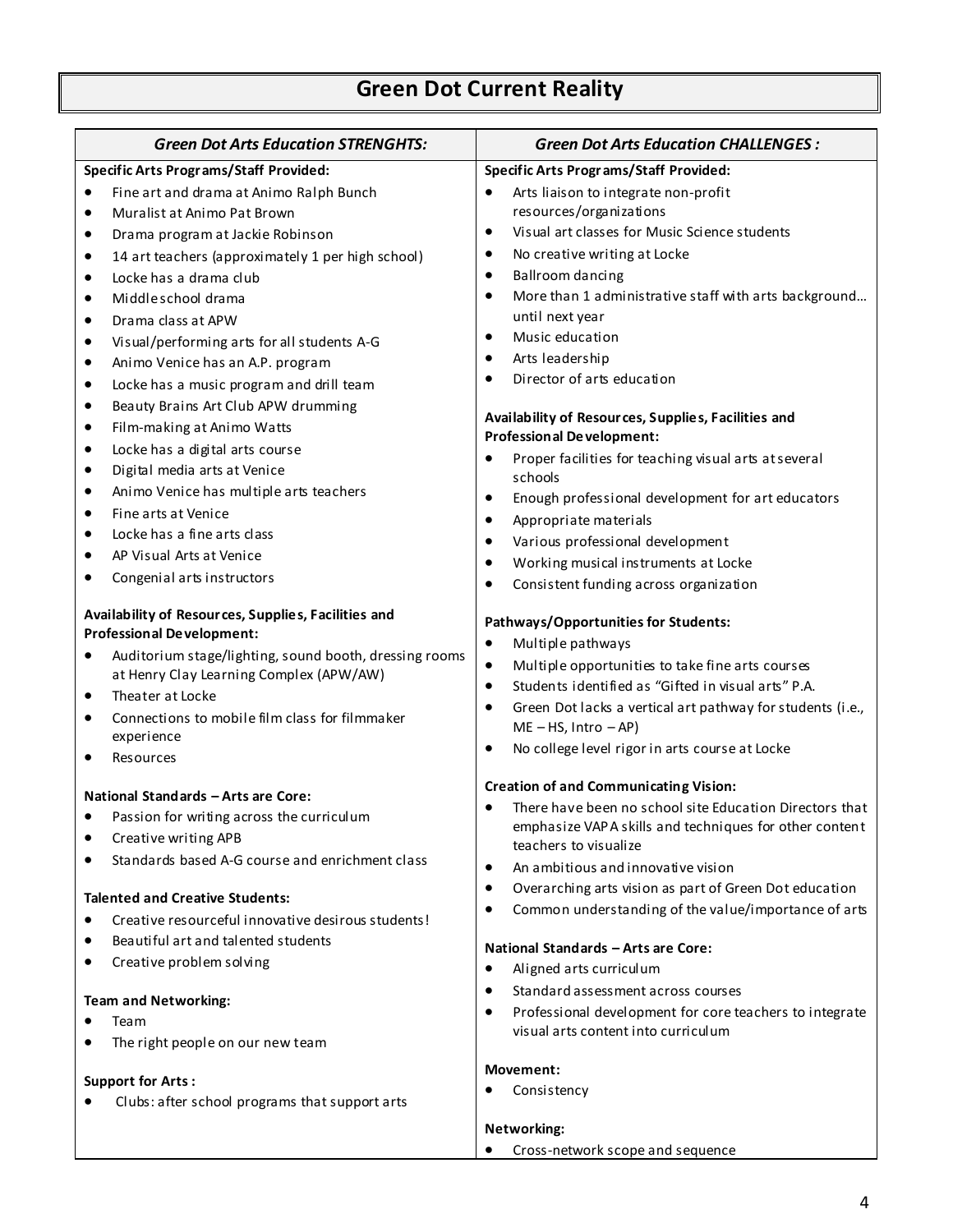| These are <b>STRENGTHS</b> of the group                                                                                                                                                                                                                                                                                        | These are some of the <b>BENEFITS</b> of achieving our<br>vision                                                                                                                                                                                                                                                                                                                                                                                            |
|--------------------------------------------------------------------------------------------------------------------------------------------------------------------------------------------------------------------------------------------------------------------------------------------------------------------------------|-------------------------------------------------------------------------------------------------------------------------------------------------------------------------------------------------------------------------------------------------------------------------------------------------------------------------------------------------------------------------------------------------------------------------------------------------------------|
| In/out of classroom experience collectively<br>Level of commitment<br>Diversity<br>Vast capability<br>Solution oriented<br>Familiar with High performance<br>Collaborative<br>We're Green Dot!<br>All here for a reason<br>Shared vision<br>Funding sources/available                                                          | Drives outcomes in other disciplines<br>$\bullet$<br>Open future opportunities<br>For all - benefitting everyone<br>$\bullet$<br>Prepared students for 21 <sup>st</sup> century<br>Preparation for common core<br>Access greater community: college, work,<br>leadership<br>Driving community partnership<br>Building new model<br>Sustainability<br>$\bullet$<br>Placing best opportunities in front of kids<br>Replicable<br>Process itself is a hallmark |
| These are some of our WEAKNESSES of the group                                                                                                                                                                                                                                                                                  | These are some potential DANGERS of achieving<br>our vision                                                                                                                                                                                                                                                                                                                                                                                                 |
| Overthinking<br>Many commitments<br>Become paralyzed<br>Different locations = more opportunity for<br>$\bullet$<br>misunderstanding<br>Over-concern for being "realistic"<br>I don't know what I don't know<br>Concern for carrying the flag forward<br>How well we know each other<br>Group does not include students/parents | When we leave this room people will say we<br>can'tnaysayers<br>Starts then goes away - loses momentum<br>Mishandling earliest communication<br>$\bullet$<br>Articulation of Arts to school sites that is not<br>well-received<br>Missed opportunities<br>"Green Dot is telling us to do yet another<br>thing"<br>Differences between sites                                                                                                                 |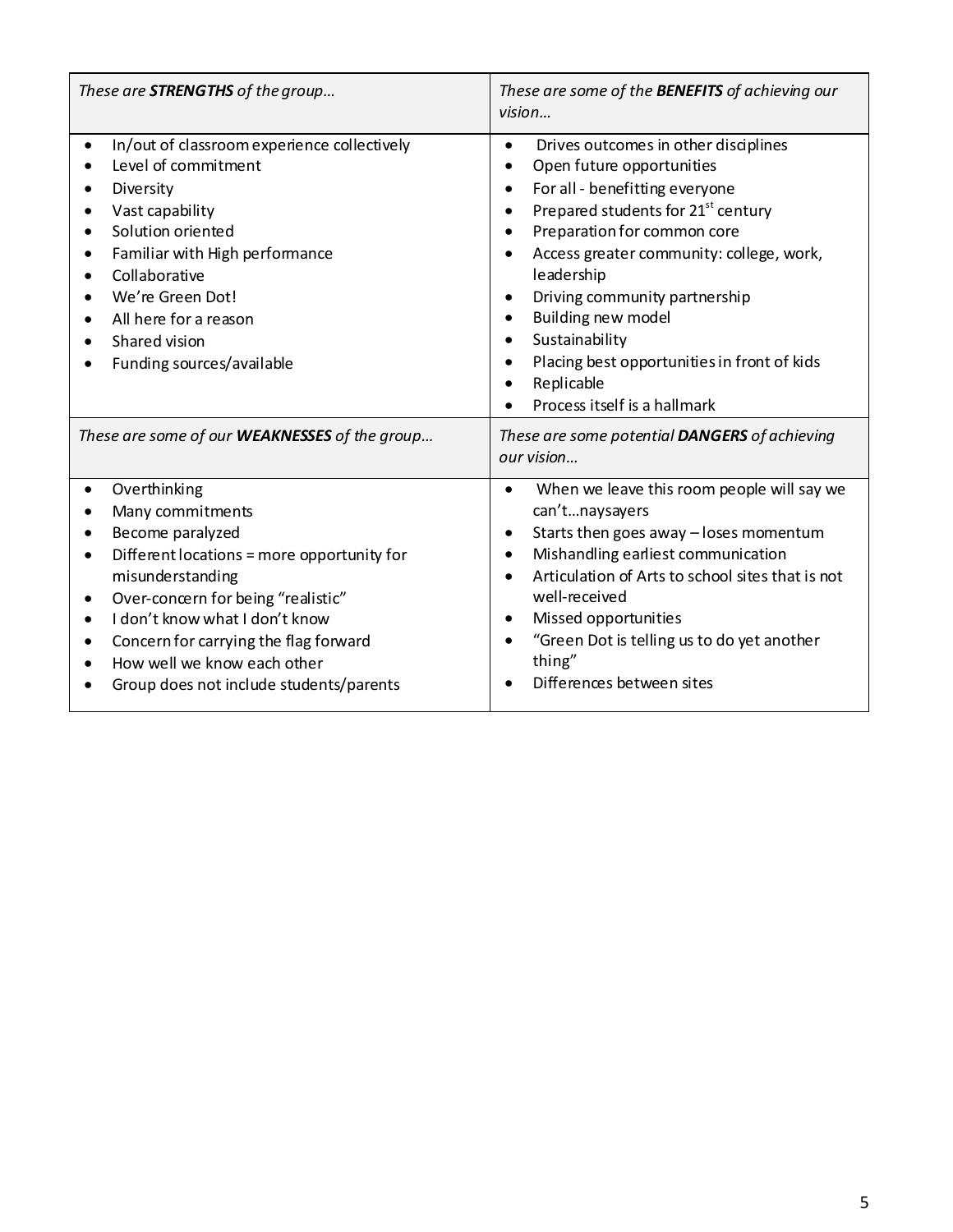# *3 Year Strategic Directions for Green Dot Schools*

|                                                                                                     |                                                                                                                                                                                                                                                                                                                                                                                                                                                                                                                                                                                                                                                                                                     |                                                                                                                                                                                                                                                                                                                                                                                                                                                                                                                                                                                                                                                                                                                                                                                                                                                                                                                                                                                                   | • Revisit - Define job                                                                                                                                                                                                                                                                                                                                                                                                                                                                                              |
|-----------------------------------------------------------------------------------------------------|-----------------------------------------------------------------------------------------------------------------------------------------------------------------------------------------------------------------------------------------------------------------------------------------------------------------------------------------------------------------------------------------------------------------------------------------------------------------------------------------------------------------------------------------------------------------------------------------------------------------------------------------------------------------------------------------------------|---------------------------------------------------------------------------------------------------------------------------------------------------------------------------------------------------------------------------------------------------------------------------------------------------------------------------------------------------------------------------------------------------------------------------------------------------------------------------------------------------------------------------------------------------------------------------------------------------------------------------------------------------------------------------------------------------------------------------------------------------------------------------------------------------------------------------------------------------------------------------------------------------------------------------------------------------------------------------------------------------|---------------------------------------------------------------------------------------------------------------------------------------------------------------------------------------------------------------------------------------------------------------------------------------------------------------------------------------------------------------------------------------------------------------------------------------------------------------------------------------------------------------------|
| <b>Aligning</b><br><b>Systems and</b><br><b>Creating</b><br><b>Structures for</b><br>Sustainability | <b>Building capacity for</b><br>strengthening and<br>integrating Arts<br>• Begin to address<br>professional<br>development for<br>upcoming school year<br>$\bullet$ Administrative training -<br>Arts related<br>• 1 professional<br>development at each<br>school site lead by Arts<br>teacher<br>Empower Arts teachers<br>$\bullet$<br>to lead professional<br>development "critical<br>thinking"<br>• Give appropriate<br>strategies that integrate<br>Art into other disciplines<br>at Green Dot Days with<br>adequate follow up<br>Reserve and source the<br>$\bullet$<br>time and expertise for<br>Arts professional<br>development at Green<br>Dot Days<br>Offer 1 day resource<br>$\bullet$ | Develop strategy, messaging, strategic plan for CAT communication<br>effectively to create buy-in<br>• Plan on-going meetings<br>Develop CAT group communications channels<br>$\bullet$<br>A communication structure and frequency for the CAT<br>$\bullet$<br>Strengthen communication amongst & support for Art teachers through<br>Green Dot Days professional development "build grassroots support"<br>• An agreed upon timing and language for communicating CAT within<br>Green Dot<br>System to market to current VAPA teachers<br>Sharing between school sites & communication on regular basis<br>Develop school site communications & messaging strategy - consistent &<br>aligned language<br>Challenge - preconceptions preemptive of strategy<br>Make 1 initiative welcoming & highly visible<br>$\bullet$<br>CAT Team resource download<br>$\bullet$<br>Facilitation at each campus fundraising at school site identifying<br>$\bullet$<br>resources needed/gaps - know our assets | <b>Building infrastructure that</b><br>supports strategic plan<br>descriptions for the Art<br>disciplines<br>Reserve multiple Green Dot<br>$\bullet$<br>school field trips to arts<br>location (ex. The Getty) &<br>communicate to students that<br>they're doing a common Arts<br>unit that culminates with a<br>peer students Art study at the<br>field trip<br>Integrate Arts into current &<br>tech data tools (Connect,<br>Tableau, Data Director)<br>Established leadership and<br>awareness from Home Office |
|                                                                                                     | exchange within an Arts<br>discipline & do some<br>precision partnering over<br>the FY 2013 summer<br>High quality teaching<br>$\bullet$<br>Intentional professional<br>development                                                                                                                                                                                                                                                                                                                                                                                                                                                                                                                 |                                                                                                                                                                                                                                                                                                                                                                                                                                                                                                                                                                                                                                                                                                                                                                                                                                                                                                                                                                                                   |                                                                                                                                                                                                                                                                                                                                                                                                                                                                                                                     |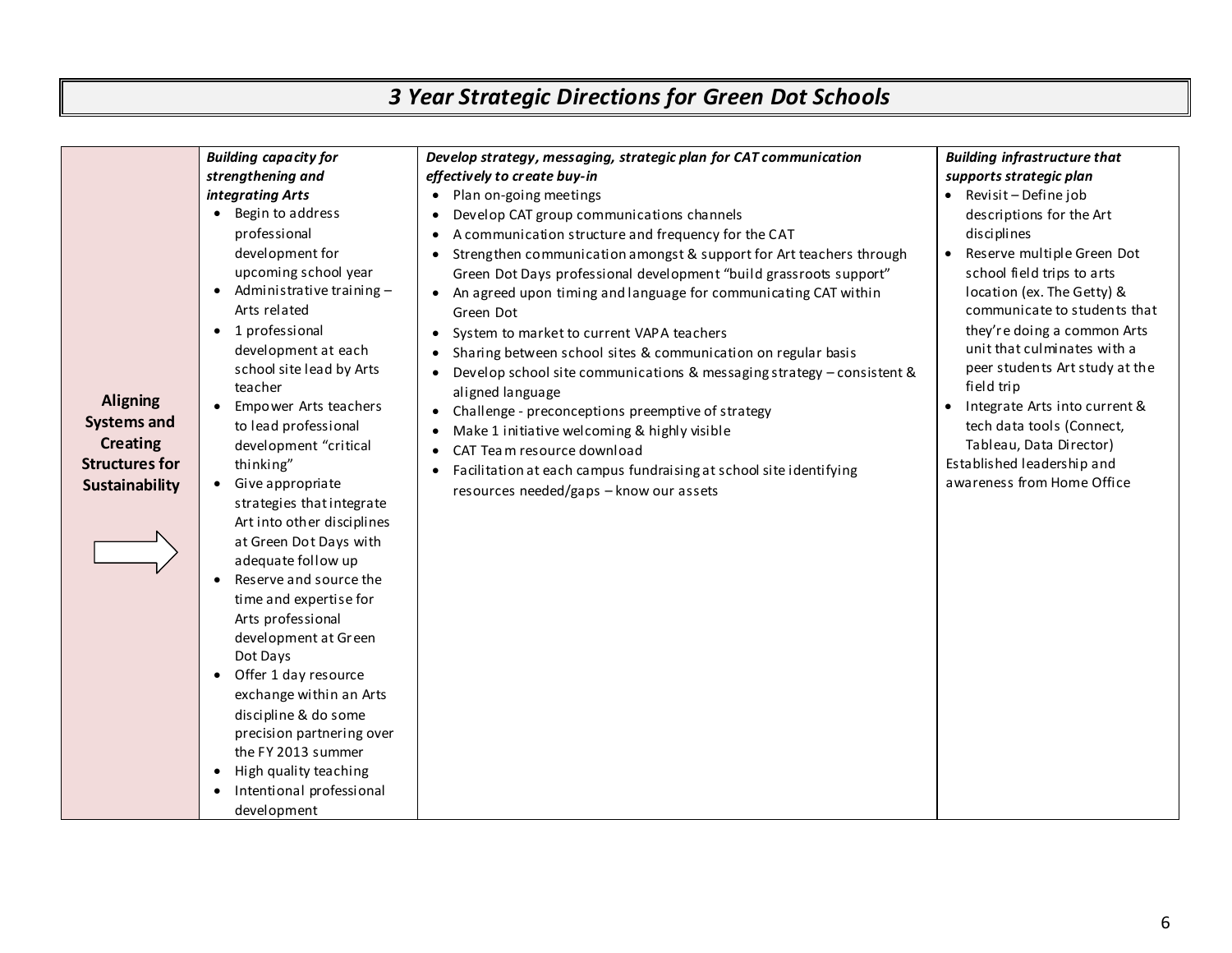| <b>Researching and planning</b><br><b>Strategic</b><br>$\bullet$<br>Partnerships<br>$-$ Funding<br>career areas<br>and<br>$\bullet$<br>Programmati<br>$\mathbf{c}$<br>$\bullet$<br>elsewhere: local, | successful models (external)<br>Research post-secondary<br>$\bullet$<br>VAPA programs and<br>$\bullet$<br>Research community<br>$\bullet$<br>outreach/opportunities<br>Reach out to other CMOs<br>$\bullet$<br>that have strong Arts<br>$\bullet$<br>• Learn from best-practices<br>$\bullet$<br>$\bullet$<br>national, and beyond                                                                                                                                                                                                                                                                                                                                                                                                                                                                                                                                                                 | Forging timely & programmatic partnerships<br>Partnership with Art college programs with end goal in mind<br>Criteria/focus on relationships with partners<br>Develop an outside (or multiple partner) to create pressure & drive priorities forward<br>Strategic partnerships download CAT Teams resource access (prioritize for contact, possible integration,<br>include all Arts teachers)<br>Community partnerships drive forward energy<br>Research opportunities post-secondary VAPA programs & career areas<br>Research community outreach/opportunities<br>Develop unified vision story to win funding early<br>Research funding opportunities & proposal schedule<br>Develop brand/marketing motives narratives for funders/stakeholders |                                                                                                                                                                                                                                                                                                                                                                                                                                                                                                                                                                             |                                                                                                                                                                                                                                                                                                                                                                                                                                                                                                                                                                                                                                                                                                                                           |
|------------------------------------------------------------------------------------------------------------------------------------------------------------------------------------------------------|----------------------------------------------------------------------------------------------------------------------------------------------------------------------------------------------------------------------------------------------------------------------------------------------------------------------------------------------------------------------------------------------------------------------------------------------------------------------------------------------------------------------------------------------------------------------------------------------------------------------------------------------------------------------------------------------------------------------------------------------------------------------------------------------------------------------------------------------------------------------------------------------------|----------------------------------------------------------------------------------------------------------------------------------------------------------------------------------------------------------------------------------------------------------------------------------------------------------------------------------------------------------------------------------------------------------------------------------------------------------------------------------------------------------------------------------------------------------------------------------------------------------------------------------------------------------------------------------------------------------------------------------------------------|-----------------------------------------------------------------------------------------------------------------------------------------------------------------------------------------------------------------------------------------------------------------------------------------------------------------------------------------------------------------------------------------------------------------------------------------------------------------------------------------------------------------------------------------------------------------------------|-------------------------------------------------------------------------------------------------------------------------------------------------------------------------------------------------------------------------------------------------------------------------------------------------------------------------------------------------------------------------------------------------------------------------------------------------------------------------------------------------------------------------------------------------------------------------------------------------------------------------------------------------------------------------------------------------------------------------------------------|
| • Green Dot travelling<br>exhibit<br>$\bullet$<br><b>Develop</b><br>$\bullet$<br><b>Rigorous Arts</b><br><b>Curriculum &amp;</b><br>Programming<br>$\bullet$<br>Showcase student<br>cluster          | <b>Illustrating success in Arts</b><br>Assessing and collaborating<br>existing Art programming at<br><b>Green Dot (internal)</b><br>Match 1 celebrity figure<br>with each school as a<br>(track what's in place)<br>creativity ambassador<br>$\bullet$<br>• Student & teacher Art<br>and benchmarks<br>walls of Home Office<br>• Survey arts teachers to<br>Pilot at ASLA Year 1-<br>access offering<br>Gather a baseline<br>Student Art showcase<br>$\bullet$<br>drama/fine arts at each<br>$\bullet$<br>school leading to Green<br>teachers<br>Dot wide showcase<br>Arts in Green Dot -<br>$\bullet$<br>District-wide Art gallery<br>Revive & reimagine the<br>music program at Locke<br>High School (money, 1<br>$\bullet$<br>teacher, instrumentals)<br>& by VAPA subject<br>$\bullet$<br>artwork at a central<br>location within each<br>beyond<br>Reach out to CMOs that<br>have strong Arts | • Map VAPA teacher supports<br>Develop roll out schedule<br>$\bullet$<br>Collect data from fine arts<br>$\bullet$<br>courses/grade level, vertical<br>& horizontal (who do we<br>have, what do they teach)<br>Identifying TCRP +/- overall<br>$\bullet$<br>Learn from best practices<br>• Career path<br>elsewhere, local national &<br>students                                                                                                                                                                                                                                                                                                                                                                                                   | <b>Engaging students as</b><br>stakeholders in their own<br>education (and the Arts)<br>• Create forums for<br>student, parent,<br>community input<br>Survey/assess student<br>demand (what classes<br>$\bullet$<br>can/should we offer,<br>student voice)<br><b>Encouraging and</b><br>$\bullet$<br>collecting student voice<br>on demand for<br>Arts/creativity<br>(compensation,<br>surveys, experience,<br>$\bullet$<br>online platform)<br>Cultivating talent with<br>$\bullet$<br>Art constraints<br>$\bullet$<br>incorporation<br>Art opportunities for<br>$\bullet$ | Developing programming and curriculum<br>• Determine the outcomes for each cluster<br>for Year 1 based on the data from the<br>baseline<br>Develop a more consistent assessment<br>tool<br>Student assessment standards<br>Determine "power" standards"<br>• Create a work team to develop<br>curriculum map<br>Inventory current standards-based Art<br>curriculum in use at Green Dot and create<br>alignment and integrate with core subject<br>statistics (ex., Visual Art & Geometry,<br>Drama & English Language Arts)<br>Develop scope & sequence that is aligned<br>to standards (with common core)<br>Receive practices in the discipline<br>Year-long diary<br>• Cross-curriculum plan<br>Develop integrated-aligned curriculum |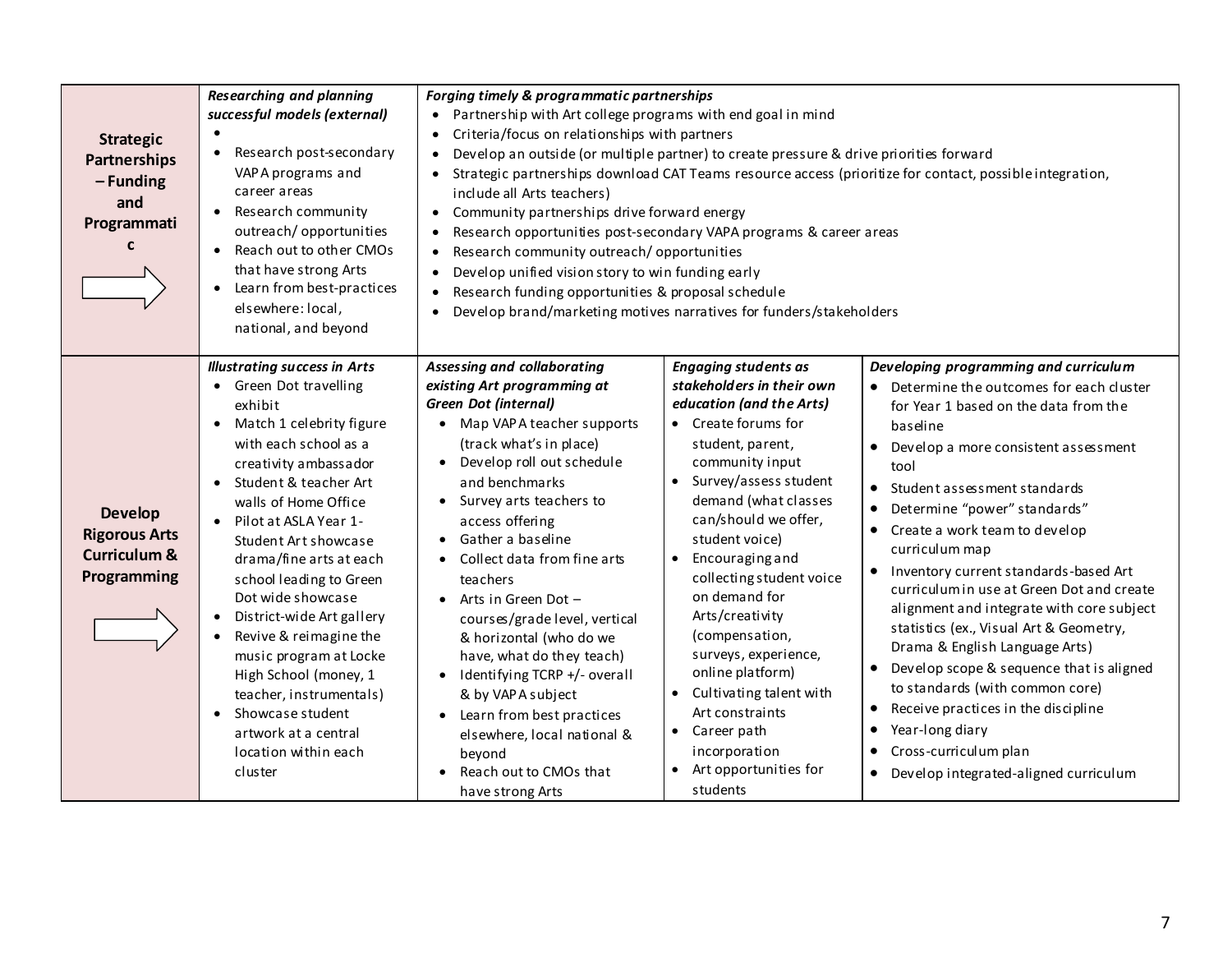# **Green Dot Strategic Directions Action Plan**

| <b>Committee</b>                                                                                                    | <b>Quarter I</b><br><b>July-Sep 2013</b>                                                                                                                                                                                                                                                                                                                                                                                                                                                                                                                                                                                                                                                                                  | <b>Quarter II</b><br><b>Oct-Dec 2013</b>                                                                                                                                                                                                                                                                                                                                                   | <b>Quarter III</b><br>Jan - Mar 2014                                           | <b>Quarter IV</b><br>April - June | <b>Indicators of Success</b>                                                                                                                                                       |
|---------------------------------------------------------------------------------------------------------------------|---------------------------------------------------------------------------------------------------------------------------------------------------------------------------------------------------------------------------------------------------------------------------------------------------------------------------------------------------------------------------------------------------------------------------------------------------------------------------------------------------------------------------------------------------------------------------------------------------------------------------------------------------------------------------------------------------------------------------|--------------------------------------------------------------------------------------------------------------------------------------------------------------------------------------------------------------------------------------------------------------------------------------------------------------------------------------------------------------------------------------------|--------------------------------------------------------------------------------|-----------------------------------|------------------------------------------------------------------------------------------------------------------------------------------------------------------------------------|
| <b>Aligning Systems</b><br>and Creating<br><b>Structures for</b><br>Sustainability<br>Yuliya, James,<br><b>Todd</b> | Offer 1-day resource<br>exchange within an arts<br>discipline & do some<br>precision partnering over the<br>FY13 summer<br>Admin training Arts related<br>Revisit/define job descriptions<br>for the Art disciplines<br>Help recruit high quality<br>Building capacity to ask the<br>right questions<br>Established leadership &<br>advancement from Home<br>Office<br>Develop school site<br>communications & messaging<br>strategy - consistent &<br>aligned language<br>Tools for collaborative<br>teacher-owned Arts<br>programming<br>Begin to address professional<br>development for upcoming<br>school year<br>Reserve & source the time &<br>expertise for Arts professional<br>development at Green Dot<br>Days | Give appropriate strategies<br>that integrate Art into other<br>disciplines at Green Dot<br>Days with adequate follow<br>up<br>Strengthen communication<br>amongst & support for Art<br>teachers through Green Dot<br>Day professional<br>development - "build<br>grassroots support"<br>System to "market" to<br>current VAPA teachers<br>Make 1 initiative welcoming<br>& highly visible | 1 professional<br>development at each<br>school site led by an<br>Arts teacher |                                   | 1 professional<br>development at each<br>school site led by an Arts<br>teacher<br>Messing & strategy<br>articulated<br>Create calendars,<br>documents & CAT schedule<br>on Connect |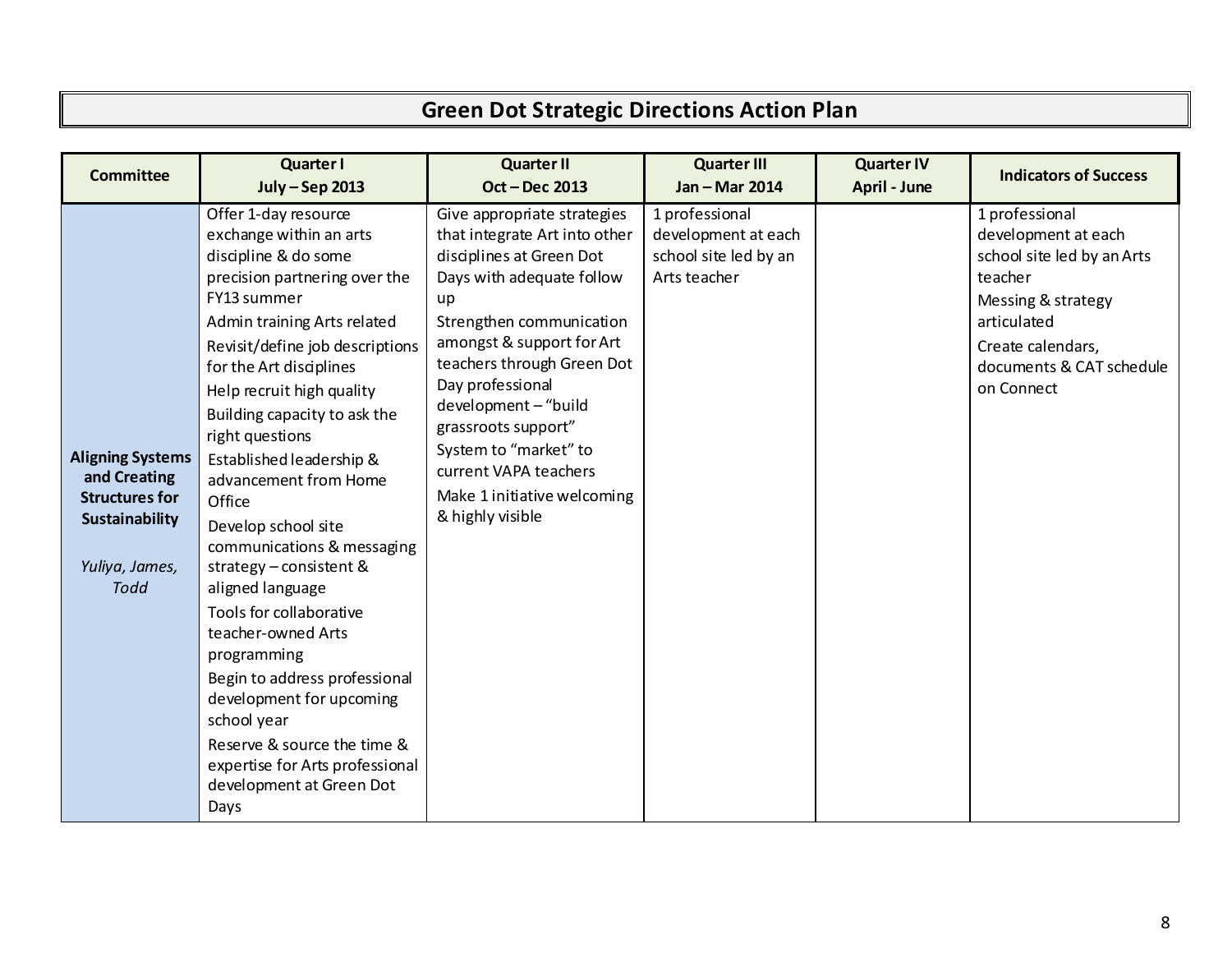| <b>Strategic</b><br>Partnerships-<br><b>Funding and</b><br>Programmatic<br>Chame, Douglas                          | Strategic partnerships<br>download CAT Team's<br>resource access (prioritize for<br>contact, possible integration,<br>include all Arts teachers)<br>Secure 1 <sup>st</sup> Partnership done<br>Research community<br>outreach/opportunities<br>Research post-secondary<br>VAPA programs & career<br>areas<br>Assets & gaps assessment                                                                                    | Learn from best-practices<br>elsewhere: local, national<br>and beyond<br>Reach out to other CMOs<br>that have strong Arts<br>Partnership with art college<br>programs with end goal in<br>mind<br>Criteria/focus for<br>relationships with partners<br>Develop unified vision story<br>to win funding early<br>Budget for needs/<br>programming<br>Ensure list of needs/<br>resources & existing<br>programs & gaps are stated | Learn from best-<br>practices elsewhere:<br>local, national and<br>beyond<br>Reach out to other<br>CMOs that have<br>strong Arts<br>Partnership with art<br>college programs with<br>end goal in mind<br>Research funding<br>opportunities &<br>proposal schedule<br>Develop<br>brand/marketing<br>narratives for funders<br>& stakeholders | Develop an outside<br>(or multiple)<br>partner to create<br>pressure & drive<br>priorities forward                                                                       | Secure our founding<br>(initial) funding & program<br>partners<br>How many proposals<br>submitted/conversation<br>held<br>Partner stewardship<br>structure in place                                                                                                                                                                            |
|--------------------------------------------------------------------------------------------------------------------|--------------------------------------------------------------------------------------------------------------------------------------------------------------------------------------------------------------------------------------------------------------------------------------------------------------------------------------------------------------------------------------------------------------------------|--------------------------------------------------------------------------------------------------------------------------------------------------------------------------------------------------------------------------------------------------------------------------------------------------------------------------------------------------------------------------------------------------------------------------------|---------------------------------------------------------------------------------------------------------------------------------------------------------------------------------------------------------------------------------------------------------------------------------------------------------------------------------------------|--------------------------------------------------------------------------------------------------------------------------------------------------------------------------|------------------------------------------------------------------------------------------------------------------------------------------------------------------------------------------------------------------------------------------------------------------------------------------------------------------------------------------------|
| <b>Develop</b><br><b>Rigorous Arts</b><br><b>Curriculum &amp;</b><br>Programming<br>Vanessa, Jodi,<br>Peter, Nancy | Map VAPA teacher supports<br>(track what's in place)<br>Survey Arts teachers to assess<br>offerings<br>Gather a baseline<br>Identifying TCRP +/- overall &<br>by VAPA subject<br>Create a work team to<br>develop curriculum map<br>Arts in Green Dot,<br>courses/grade level, vertical &<br>horizontal (who do we have,<br>what do they teach)<br>Determine "power" standards<br>Receive practices in the<br>discipline |                                                                                                                                                                                                                                                                                                                                                                                                                                | Encouraging &<br>collecting student<br>voice focused on<br>demand for<br>arts/creativity<br>(composition,<br>surveys, expression,<br>online platform)<br>Developing scope &<br>sequence that is<br>aligned to standards<br>(with common core)                                                                                               | Create forums for<br>student, parent,<br>community input<br>Develop a more<br>consistent<br>assessment tool<br>Curriculum<br>completed<br>Students display of<br>artwork | Deepen & refine<br>curriculum & scope of<br>project ("building city of<br>our mini towns")<br>Student & teacher arts on<br>Walls of Home Office<br>Pilot at ASLA - Student art<br>showcase drama/fine Arts<br>at each school leading to<br>Green Dot wide showcase<br>Baseline completed<br>Curriculum completed<br>Student display of artwork |